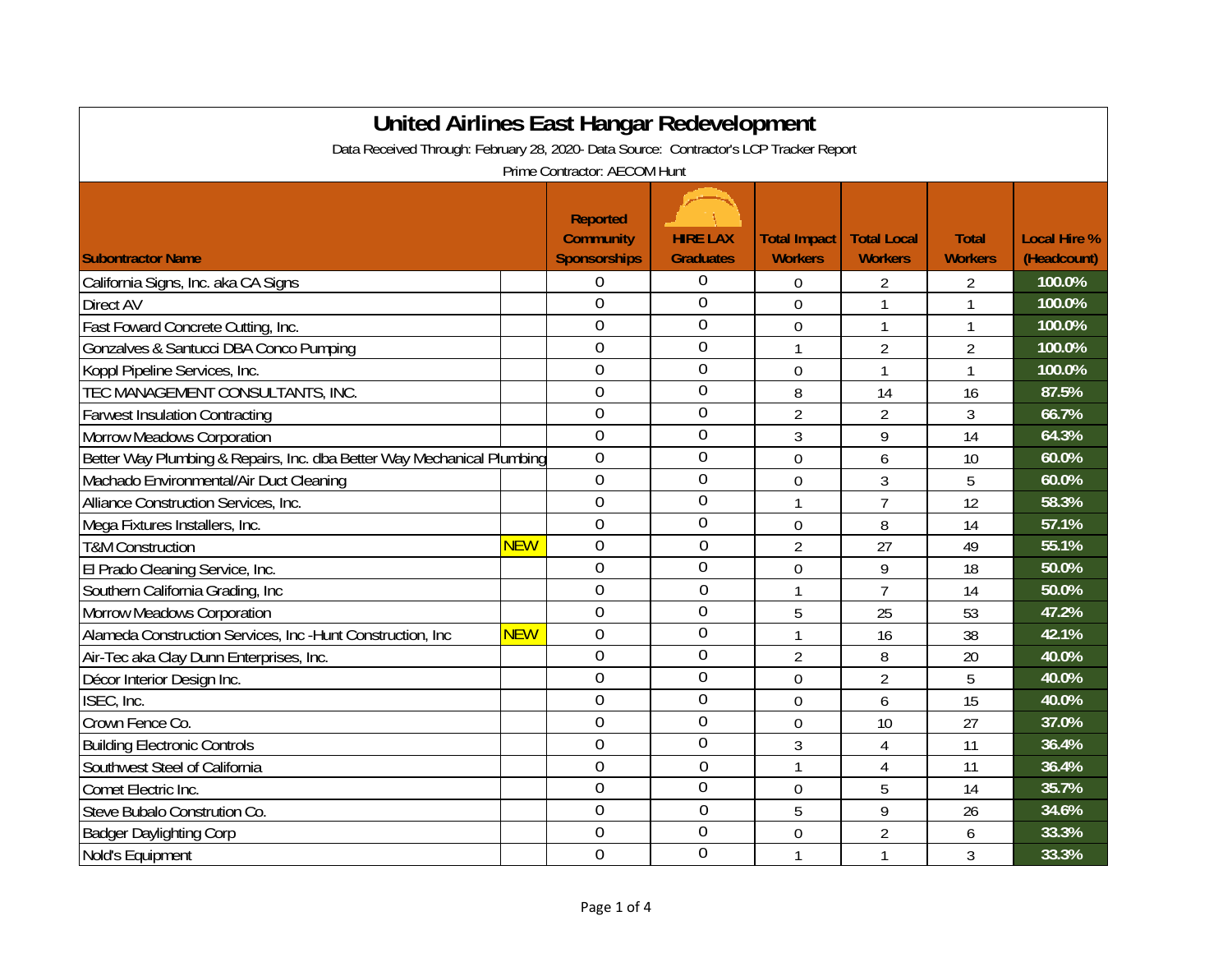| <b>United Airlines East Hangar Redevelopment</b>                                       |            |                     |                  |                     |                    |                |                     |  |
|----------------------------------------------------------------------------------------|------------|---------------------|------------------|---------------------|--------------------|----------------|---------------------|--|
| Data Received Through: February 28, 2020- Data Source: Contractor's LCP Tracker Report |            |                     |                  |                     |                    |                |                     |  |
| Prime Contractor: AECOM Hunt                                                           |            |                     |                  |                     |                    |                |                     |  |
|                                                                                        |            |                     |                  |                     |                    |                |                     |  |
|                                                                                        |            | <b>Reported</b>     |                  |                     |                    |                |                     |  |
|                                                                                        |            | <b>Community</b>    | <b>HIRE LAX</b>  | <b>Total Impact</b> | <b>Total Local</b> | <b>Total</b>   | <b>Local Hire %</b> |  |
| <b>Subontractor Name</b>                                                               |            | <b>Sponsorships</b> | <b>Graduates</b> | <b>Workers</b>      | <b>Workers</b>     | <b>Workers</b> | (Headcount)         |  |
| Power One LLC                                                                          |            | $\overline{0}$      | $\mathbf 0$      | 1                   | 8                  | 24             | 33.3%               |  |
| GGG Demolition, Inc. aka Miller Environmental                                          |            | $\overline{0}$      | $\overline{0}$   | $\overline{2}$      | 13                 | 40             | 32.5%               |  |
| The Culver Group, Inc.                                                                 |            | $\overline{0}$      | $\overline{0}$   | 3                   | 3                  | 10             | 30.0%               |  |
| Environmental Construction Group, Inc.                                                 |            | $\overline{0}$      | $\theta$         | $\overline{4}$      | 8                  | 27             | 29.6%               |  |
| CSI Electrical Contractors, Inc.                                                       |            | $\overline{0}$      | $\mathbf 0$      | $\overline{2}$      | $\overline{7}$     | 26             | 26.9%               |  |
| C.A. Buchen Corp                                                                       |            | $\overline{0}$      | $\mathbf 0$      | 0                   | $\overline{4}$     | 15             | 26.7%               |  |
| <b>Hixson Backhoe</b>                                                                  |            | $\overline{0}$      | $\overline{0}$   | $\mathbf 0$         | 1                  | 4              | 25.0%               |  |
| Lawrence W. Rosine Co.                                                                 |            | $\overline{0}$      | $\mathbf 0$      | $\overline{0}$      | $\overline{2}$     | 8              | 25.0%               |  |
| <b>ACCO Engineered Systems</b>                                                         |            | $\overline{0}$      | $\overline{0}$   | $\overline{0}$      | 6                  | 27             | 22.2%               |  |
| 3531 Trucking Inc.                                                                     |            | $\overline{0}$      | $\overline{0}$   | $\overline{0}$      | $\overline{2}$     | 10             | 20.0%               |  |
| Hector Marroquin dba Hectors Roofing                                                   |            | $\overline{0}$      | $\overline{0}$   | $\overline{0}$      | $\overline{2}$     | 10             | 20.0%               |  |
| <b>MSL Electric</b>                                                                    |            | $\overline{0}$      | $\overline{0}$   | 1                   | $\overline{2}$     | 10             | 20.0%               |  |
| Penhall Company                                                                        |            | $\overline{0}$      | $\overline{0}$   | 1                   | 1                  | 5              | 20.0%               |  |
| Rebar Engineering                                                                      | <b>NEW</b> | $\overline{0}$      | $\mathbf 0$      | $\mathbf 0$         | 1                  | 5              | 20.0%               |  |
| <b>Griffith Company</b>                                                                |            | $\overline{0}$      | $\overline{0}$   | 9                   | 17                 | 87             | 19.5%               |  |
| Condon-Johnson & Associates Inc.                                                       |            | $\overline{0}$      | $\mathbf 0$      | $\mathbf 0$         | 5                  | 27             | 18.5%               |  |
| ABC Resources, Inc.                                                                    |            | $\overline{0}$      | $\mathbf 0$      | $\overline{0}$      | $\overline{2}$     | 11             | 18.2%               |  |
| <b>Star Hardware</b>                                                                   |            | $\mathbf 0$         | $\overline{0}$   | $\mathbf 0$         | 1                  | 6              | 16.7%               |  |
| Diversified Production Services, Inc.                                                  |            | $\overline{0}$      | $\overline{0}$   | 1                   | $\overline{7}$     | 45             | 15.6%               |  |
| Matrix Environmental, Inc.                                                             |            | $\overline{0}$      | $\overline{0}$   | $\overline{0}$      | $\overline{2}$     | 15             | 13.3%               |  |
| J Colavin & Son, Inc.                                                                  |            | $\overline{0}$      | $\overline{0}$   | $\overline{0}$      | 1                  | 8              | 12.5%               |  |
| Service West, Inc.                                                                     |            | $\overline{0}$      | $\overline{0}$   | $\mathbf 0$         | 5                  | 52             | 9.6%                |  |
| C Below Inc                                                                            |            | $\overline{0}$      | $\mathbf 0$      | 1                   | 1                  | 22             | 4.5%                |  |
| Air Balance Co., Inc.                                                                  |            | $\overline{0}$      | $\mathbf 0$      | $\overline{0}$      | $\mathbf 0$        | $\mathbf{1}$   | 0.0%                |  |
| <b>Antigo Construction Inc.</b>                                                        |            | $\mathbf 0$         | $\mathbf 0$      | $\mathbf 0$         | $\mathbf 0$        | $\mathbf{1}$   | 0.0%                |  |
| BCH Crane LLC aka Bob Hill Hydraulic Crane Rental                                      |            | $\overline{0}$      | $\mathbf 0$      | $\mathbf 0$         | $\mathbf 0$        | 3              | 0.0%                |  |
| Bill Petty's Backhoe Services Inc                                                      |            | $\mathbf 0$         | $\overline{0}$   | $\mathbf 0$         | $\boldsymbol{0}$   | 1              | 0.0%                |  |
| Cal Empire Engineering Inc                                                             |            | $\overline{0}$      | $\overline{0}$   | $\overline{0}$      | $\overline{0}$     | 9              | 0.0%                |  |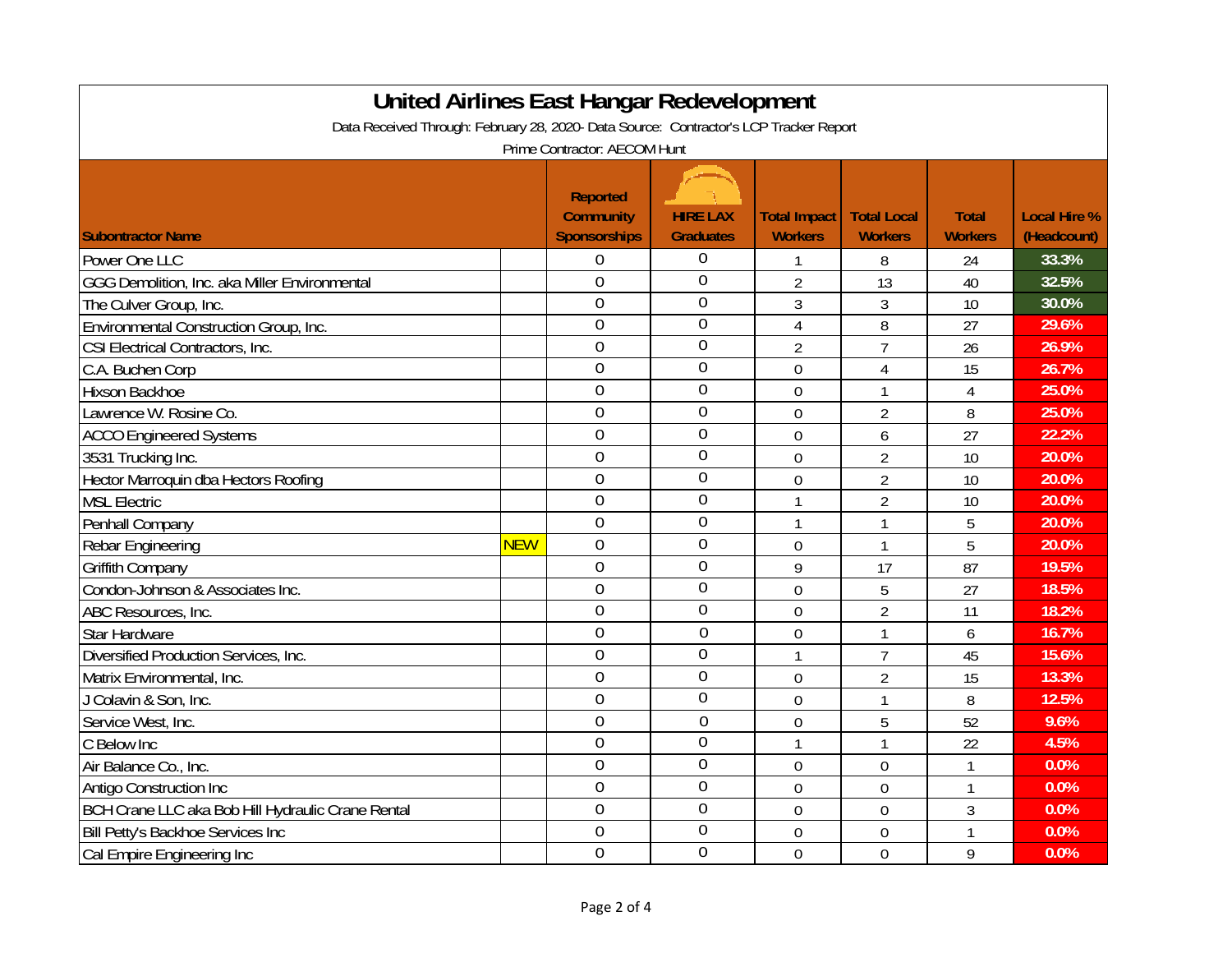| <b>United Airlines East Hangar Redevelopment</b>                                                                       |                                                            |                                     |                                       |                                      |                                |                                    |  |  |
|------------------------------------------------------------------------------------------------------------------------|------------------------------------------------------------|-------------------------------------|---------------------------------------|--------------------------------------|--------------------------------|------------------------------------|--|--|
| Data Received Through: February 28, 2020- Data Source: Contractor's LCP Tracker Report<br>Prime Contractor: AECOM Hunt |                                                            |                                     |                                       |                                      |                                |                                    |  |  |
| <b>Subontractor Name</b>                                                                                               | <b>Reported</b><br><b>Community</b><br><b>Sponsorships</b> | <b>HIRE LAX</b><br><b>Graduates</b> | <b>Total Impact</b><br><b>Workers</b> | <b>Total Local</b><br><b>Workers</b> | <b>Total</b><br><b>Workers</b> | <b>Local Hire %</b><br>(Headcount) |  |  |
| California PumpCrete Inc aka California Pump Crete Inc.                                                                | $\mathbf 0$                                                | $\overline{0}$                      | 0                                     | 0                                    | 5                              | 0.0%                               |  |  |
| Chief Engineering Co.                                                                                                  | $\overline{0}$                                             | $\overline{0}$                      | $\mathbf 0$                           | 0                                    | 10                             | 0.0%                               |  |  |
| <b>Concrete Coring</b>                                                                                                 | $\overline{0}$                                             | $\overline{0}$                      | $\mathbf 0$                           | $\mathbf 0$                          | 4                              | 0.0%                               |  |  |
| <b>Connor Concrete Cutting and Coring</b>                                                                              | $\overline{0}$                                             | $\overline{0}$                      | $\overline{0}$                        | $\overline{0}$                       | 5                              | 0.0%                               |  |  |
| <b>Dinamic Modular Construction</b>                                                                                    | $\overline{0}$                                             | $\overline{0}$                      | $\overline{0}$                        | $\overline{0}$                       | $\overline{2}$                 | 0.0%                               |  |  |
| Dunkel Bros Macninery Moving Inc                                                                                       | $\overline{0}$                                             | $\overline{0}$                      | 0                                     | $\overline{0}$                       | $\mathfrak{Z}$                 | 0.0%                               |  |  |
| <b>G&amp;G Door Products</b>                                                                                           | $\overline{0}$                                             | $\overline{0}$                      | $\overline{0}$                        | $\overline{0}$                       | $\overline{2}$                 | 0.0%                               |  |  |
| Ground Penetrating Radar Systems, LLC                                                                                  | $\overline{0}$                                             | $\overline{0}$                      | 0                                     | $\overline{0}$                       | $\overline{2}$                 | 0.0%                               |  |  |
| Guida Surveying, Inc.                                                                                                  | $\overline{0}$                                             | $\overline{0}$                      | 0                                     | $\theta$                             | 13                             | 0.0%                               |  |  |
| Hill Crane Service, Inc.                                                                                               | $\overline{0}$                                             | $\overline{0}$                      | 0                                     | $\overline{0}$                       | $\mathbf{1}$                   | 0.0%                               |  |  |
| McKeon Door West                                                                                                       | $\overline{0}$                                             | $\overline{0}$                      | 0                                     | 0                                    | 4                              | 0.0%                               |  |  |
| Newman Backhoe Service, Inc.                                                                                           | $\overline{0}$                                             | $\overline{0}$                      | $\mathbf 0$                           | $\overline{0}$                       | 5                              | 0.0%                               |  |  |
| Nor-Cal Pipeline Services                                                                                              | $\overline{0}$                                             | $\overline{0}$                      | $\mathbf 0$                           | $\mathbf 0$                          | $\overline{2}$                 | 0.0%                               |  |  |
| Orange County Plastering Company, Inc.                                                                                 | $\overline{0}$                                             | $\mathbf 0$                         | $\mathbf 0$                           | $\mathbf 0$                          | 3                              | 0.0%                               |  |  |
| Pavement Recycling Systems, Inc                                                                                        | $\overline{0}$                                             | $\overline{0}$                      | $\mathbf 0$                           | $\mathbf 0$                          | 10                             | 0.0%                               |  |  |
| PCI, Inc.                                                                                                              | $\overline{0}$                                             | $\overline{0}$                      | $\mathbf 0$                           | $\mathbf 0$                          | 13                             | 0.0%                               |  |  |
| Performance Contracting, Inc                                                                                           | $\overline{0}$                                             | $\overline{0}$                      | $\mathbf 0$                           | $\mathbf 0$                          | 6                              | 0.0%                               |  |  |
| <b>PG Cutting Services</b>                                                                                             | $\overline{0}$                                             | $\overline{0}$                      | $\mathbf 0$                           | $\mathbf 0$                          | $\mathbf{1}$                   | 0.0%                               |  |  |
| Quick Deck Inc                                                                                                         | $\overline{0}$                                             | $\theta$                            | $\mathbf 0$                           | 0                                    | $\overline{2}$                 | 0.0%                               |  |  |
| R.J. Lalonde, Inc.                                                                                                     | $\overline{0}$                                             | $\overline{0}$                      | $\mathbf 0$                           | 0                                    | 3                              | 0.0%                               |  |  |
| <b>Rapid Recovery</b>                                                                                                  | $\overline{0}$                                             | $\overline{0}$                      | $\mathbf 0$                           | $\mathbf 0$                          | $\overline{2}$                 | 0.0%                               |  |  |
| RED HAWK FENCE AND ENVIRONMENTAL SERVICES dba Red Hawk F                                                               | $\overline{0}$                                             | $\overline{0}$                      | 0                                     | $\mathbf 0$                          | 13                             | 0.0%                               |  |  |
| <b>RMA Group</b>                                                                                                       | $\overline{0}$                                             | $\overline{0}$                      | $\mathbf 0$                           | $\mathbf 0$                          | 6                              | 0.0%                               |  |  |
| Savala Equipment Company                                                                                               | $\overline{0}$                                             | $\overline{0}$                      | $\overline{0}$                        | $\overline{0}$                       | 11                             | 0.0%                               |  |  |
| <b>Secsol DBA Security Solution</b>                                                                                    | $\overline{0}$                                             | $\overline{0}$                      | 0                                     | $\overline{0}$                       | 4                              | 0.0%                               |  |  |
| So-Cal Insulation                                                                                                      | $\overline{0}$                                             | $\overline{0}$                      | 0                                     | $\overline{0}$                       | 1                              | 0.0%                               |  |  |
| Southcoast Acoustical interiors, Inc.                                                                                  | $\overline{0}$                                             | $\overline{0}$                      | $\mathbf 0$                           | $\overline{0}$                       | 6                              | 0.0%                               |  |  |
| Traffic Management, Inc.                                                                                               | $\overline{0}$                                             | $\overline{0}$                      | 0                                     | $\overline{0}$                       | $\overline{2}$                 | 0.0%                               |  |  |